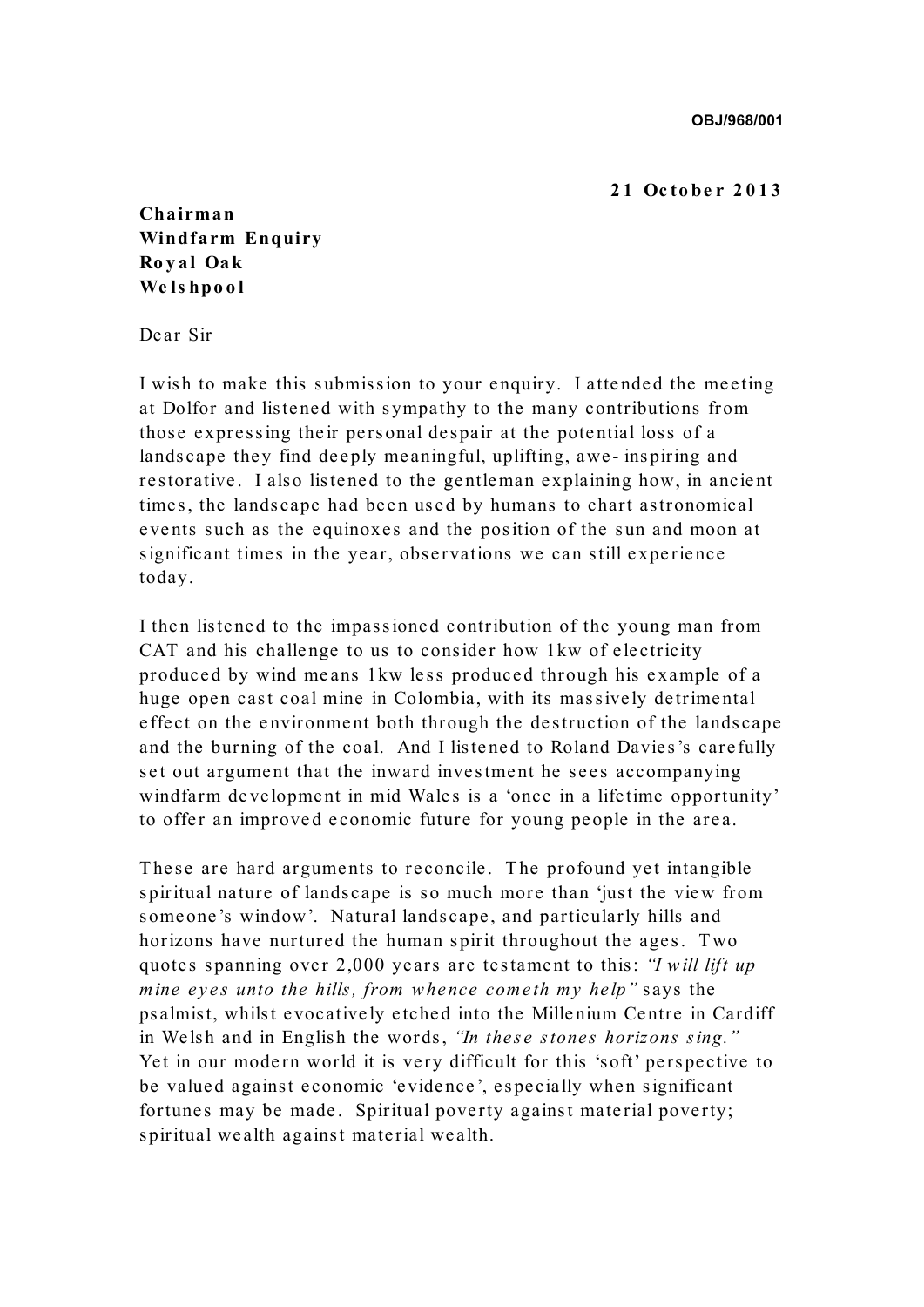The charge of exporting landscape destruction by opposing windfarm developments in mid Wales is, for a moment, arresting. Until we stop to consider the overwhelming degredation of our planet by companies in search of economic and material gain. The open cast mine in Colombia is just one example, the destruction of thousands of acres of rainforest in Indonesia for palm oil, or in the Amazon for raising beef is another. The race to drill beneath the arctic ice for oil and gas and the excavation of tar sands in Canada's wilderness are simply two more of many, many examples of huge environmental degradation across the globe. Faced with this, there can surely be no option but to attempt at all costs to safeguard one small, precious, unique area – Montgomeryshire and mid Wales. A quick glance at the photographs chronicling the building of Cefn Croes windfarm dispels any doubts about the environmental impact of these schemes.

 $(http://www.users.globalnet.co.uk/~hills/cc/gallery/)$  And 1kw of wind electricity for 1kw less of coal electricity is not really meaningful given the short but devastating list above.

However, none of this is necessary. The arguments can be reconciled but by taking a completely divergent approach. Instead of attempting to reduce CO2 emissions by building windfarms on our uplands, we should instead be using the resource we have to absorb CO2 from the atmosphere and store it. The huge contribution of mid Wales to climate change would be to create a carbon sink. We need to work with nature, not against her. We have the knowledge, we know how our uplands have already been compromised in their ability to absorb and store CO2. Instead of using subsidies to further compromise this infinitely valuable resource, we should be using payments to restore, regenerate and conserve our uplands and especially peat bogs and marshland. There is already a successful collaboration between farmers, landowners and the Mongomeryshire Wildlife Trust on the Pumlumon uplands (http://www.montwt.co.uk/pumlumon.html ). How ironic that this project is appealing for charitable funding when all around it subsidies are being offered for controversial and destructive windfarm development. However, by following that example, the inward investment can still be attracted through subsidies and tourism, the landscape is protected, wildlife habitats and bio- diversity is enhanced, the spiritual nature of the uplands is preserved and an inestimable contribution is made to the effects of climate change.

Perhaps this is beyond the remit of your enquiry. Unfortunately, if so, there would appear to be nowhere else for it to go. 'Sustainability' and 'climate change' appear to be two different governmental departments. There are some I have heard who hold that your inquiry is